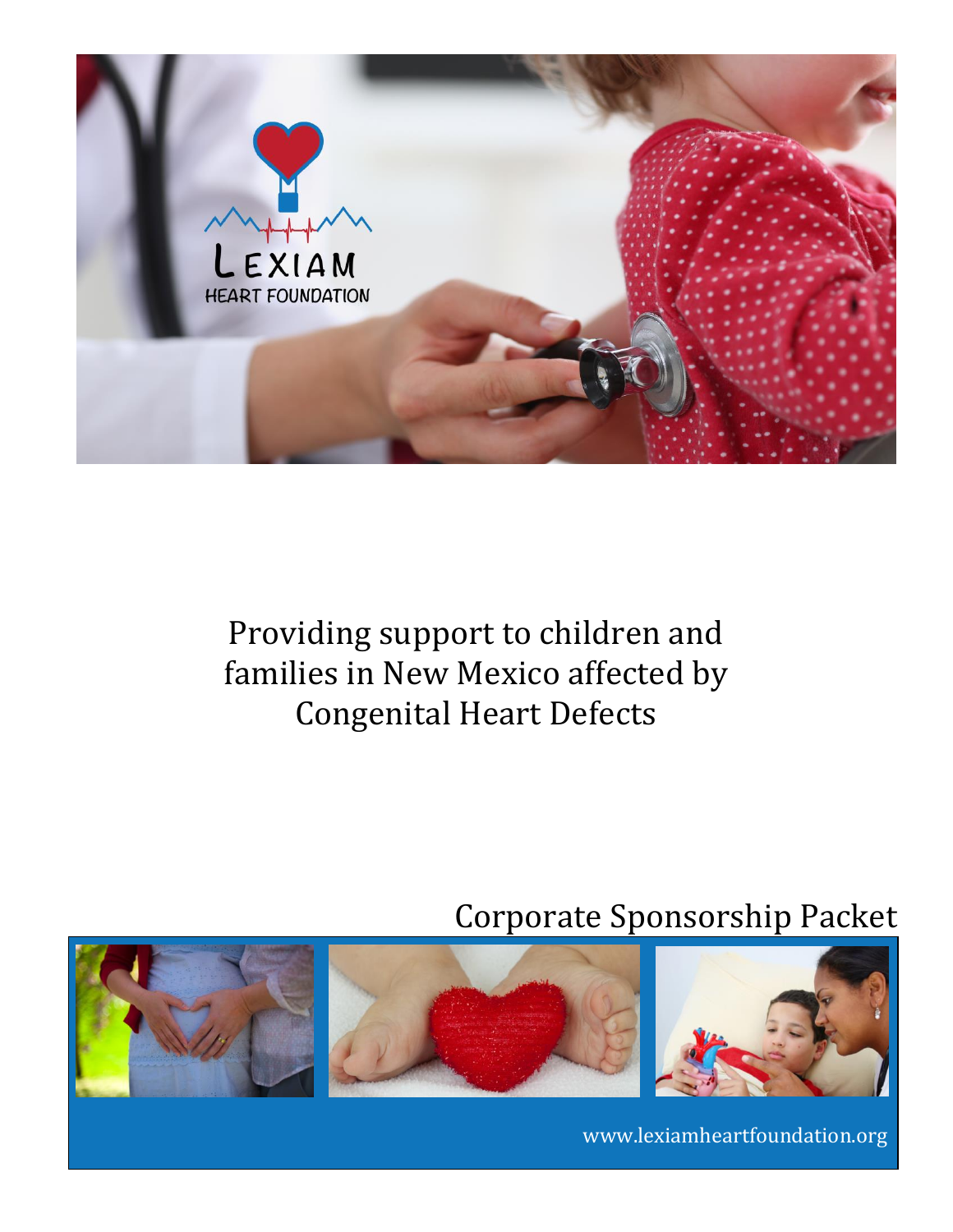

## Sponsorship Levels

Heart Warrior \$5,000

- Lexiam Heart Foundation sponsored by (your company/organization) on all Lexiam materials (programs, media, fliers, ads, posters, etc.)
- Company logo in large font on Lexiam t-shirts
- Half- page company advertisement in Lexiam's quarterly newsletter
- Company Logo with link to company website on Lexiam website
- Company recognition as Platinum Sponsor at all Lexiam events
- Opportunity for company/organization representative to make comments at Lexiam events
- Opportunity for company/organization to setup booth at Lexiam events
- Proud Sponsor of Lexiam Heart Foundation plaque to display at company/organization
- Opportunity for the Lexiam Heart Foundation Board to come to your company/organization and present plaque, upon request
- Ten (10) tickets to Lexiam's Year End Gala

Heart of Gold \$2,500

- Company Logo will appear on ALL Lexiam materials (programs, media, fliers, ads, posters, etc.)
- Company Logo in large font on Lexiam t-shirts
- Company Logo with link to company website on Lexiam website
- Quarter-page advertisement in Lexiam's quarterly newsletter
- Opportunity for company/organization representative to present closing remarks at Lexiam events
- Company recognition as a sponsor at Lexiam events
- Proud Sponsor of Lexiam Heart Foundation plaque to display in your company/organization
- Two (2) tickets to Lexiam's Year End Gala

Generous Heart \$1,000

- Company Logo will appear on Lexiam's social media posts and event fliers
- Company Logo on Lexiam t-shirts
- Company Logo displayed in Lexiam's quarterly newsletter
- Company recognition as a sponsor at Lexiam Heart Foundation events
- Proud Sponsor of Lexiam Heart Foundation certificate to display at company/organization

Sweetheart - In Kind Donors

- Company name in small font on Lexiam materials (programs, media, fliers, ads, posters, etc.)
- Thank You post made on social media